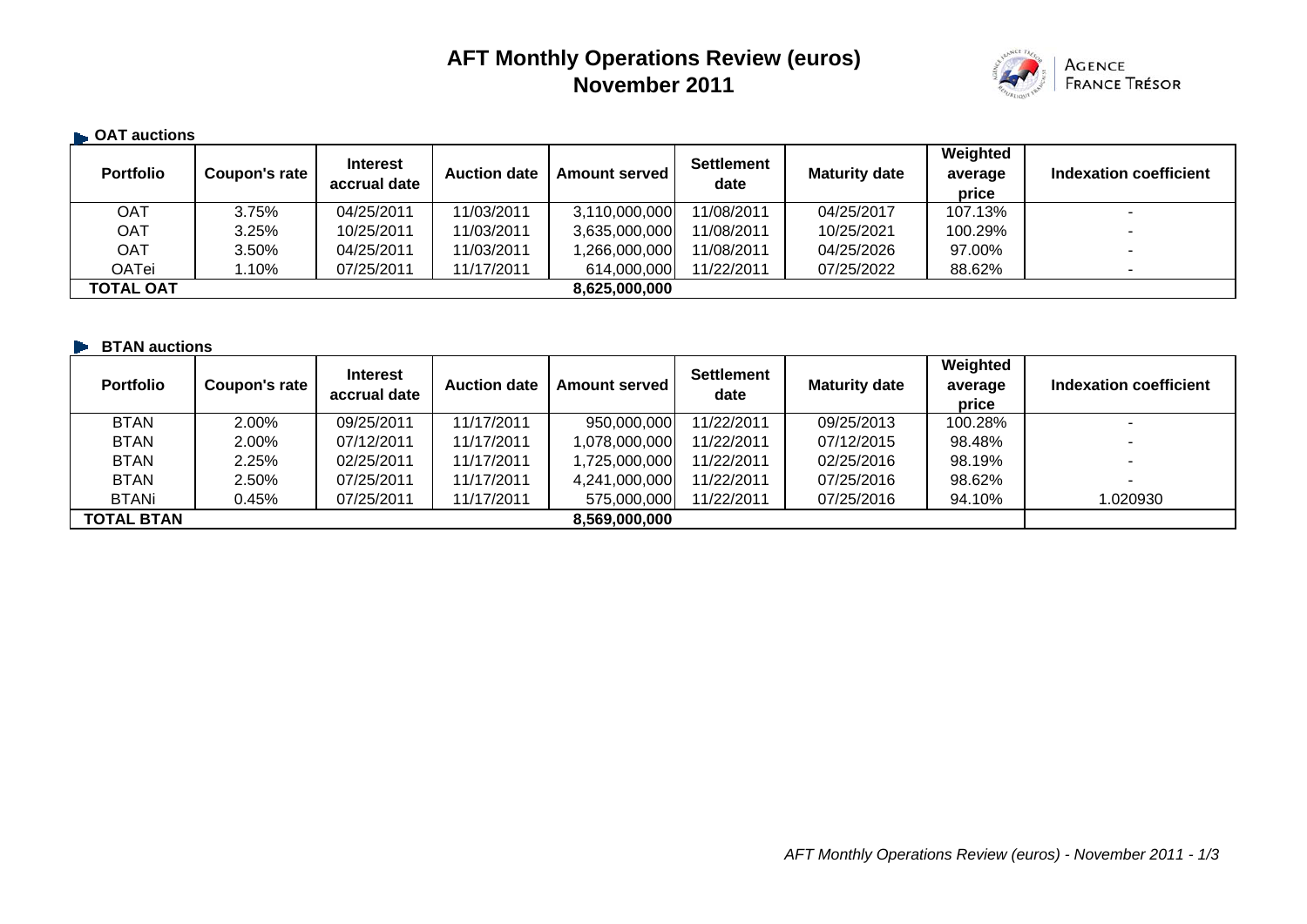| <b>BTF</b> auctions |                     |              |                                |                 |                      |                                        |
|---------------------|---------------------|--------------|--------------------------------|-----------------|----------------------|----------------------------------------|
| <b>Portfolio</b>    | <b>Auction date</b> | Term (weeks) | Amount<br>served ( <b>⊕</b> n) | Settlement date | <b>Maturity date</b> | <b>Weighted average</b><br>rate $(\%)$ |
| <b>BTF</b>          | 11/07/2011          | $12 \,$      | 4,502                          | 11/10/2011      | 02/02/012            | 0.448                                  |
| <b>BTF</b>          | 11/07/2011          | 23           | 1,003                          | 11/10/2011      | 04/19/2012           | 0.553                                  |
| <b>BTF</b>          | 11/07/2011          | 49           | 1,559                          | 11/10/2011      | 10/18/2012           | 0.768                                  |
| <b>BTF</b>          | 11/14/2011          | 10           | 1,022                          | 11/17/2011      | 01/26/2012           | 0.484                                  |
| <b>BTF</b>          | 11/14/2011          | 13           | 3,741                          | 11/17/2011      | 02/16/2012           | 0.584                                  |
| <b>BTF</b>          | 11/14/2011          | 20           | 1,003                          | 11/17/2011      | 04/05/2012           | 0.729                                  |
| <b>BTF</b>          | 11/14/2011          | 26           | 1,500                          | 11/17/2011      | 05/16/2012           | 0.823                                  |
| <b>BTF</b>          | 11/21/2011          | 12           | 4,811                          | 11/24/2011      | 02/16/2012           | 0.485                                  |
| <b>BTF</b>          | 11/21/2011          | 25           | 1,025                          | 11/24/2011      | 05/16/2012           | 0.742                                  |
| <b>BTF</b>          | 11/21/2011          | 47           | 1,585                          | 11/24/2011      | 10/18/2012           | 0.970                                  |
| <b>BTF</b>          | 11/28/2011          | 13           | 5,008                          | 12/01/2011      | 03/01/2012           | 0.378                                  |
| <b>BTF</b>          | 11/28/2011          | 24           | 1,148                          | 12/01/2011      | 05/16/2012           | 0.614                                  |
| <b>BTF</b>          | 11/28/2011          | 46           | 1,716                          | 12/01/2011      | 10/18/2012           | 0.893                                  |
| <b>TOTAL BTF</b>    |                     |              | 29,623                         |                 |                      |                                        |